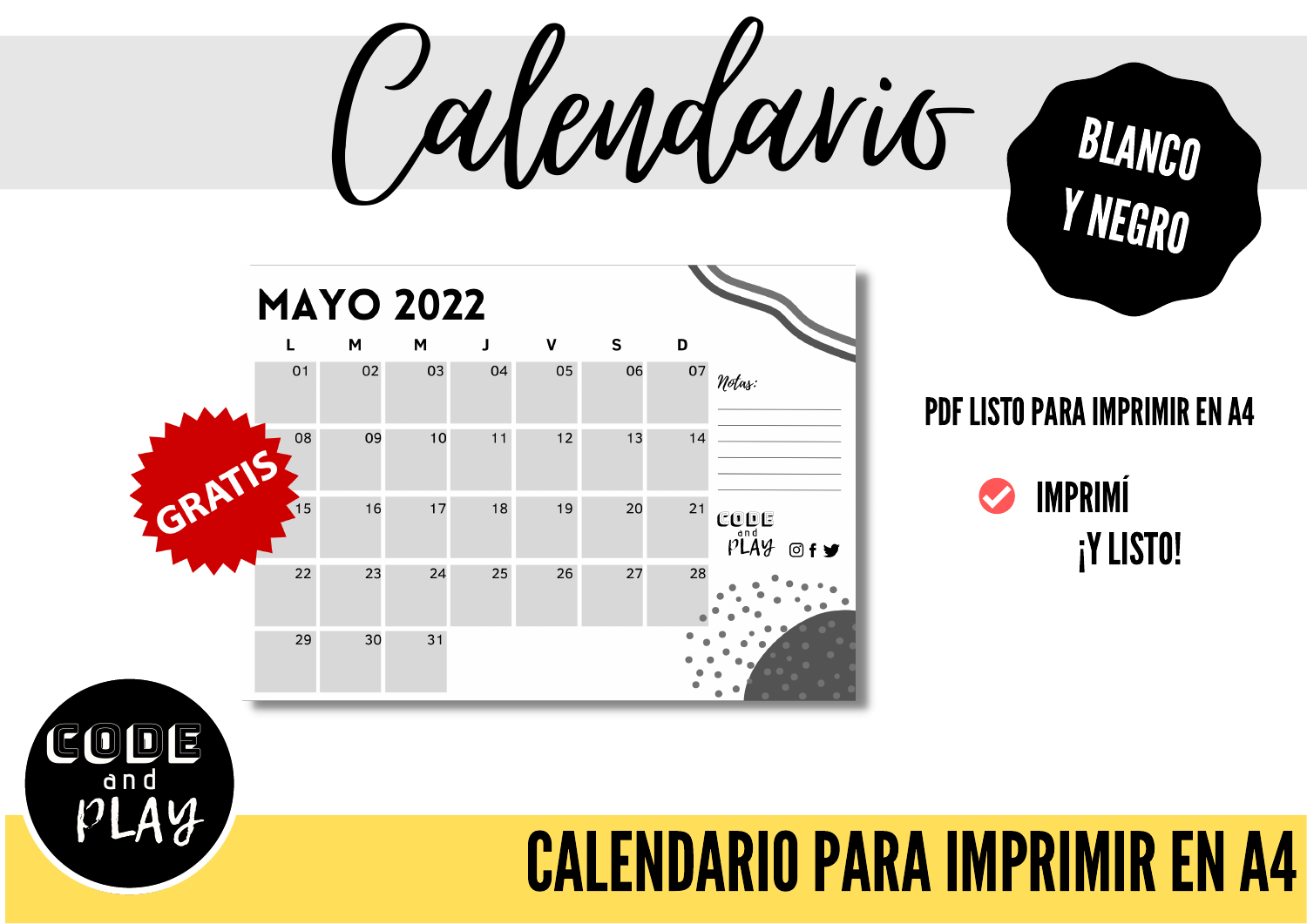# ENERO 2022

|      |      | <b>ENERO 2022</b> |             |                  |    |       |                                                                                     |
|------|------|-------------------|-------------|------------------|----|-------|-------------------------------------------------------------------------------------|
| L    | M    | M                 | $\mathsf J$ | $\boldsymbol{V}$ | S  | D     |                                                                                     |
|      |      |                   |             |                  | 01 | 02    | Notas:                                                                              |
| 03   | 04   | 05                | 06          | 07               | 08 | 09    |                                                                                     |
| 10   | $11$ | 12                | 13          | 14               | 15 | 16    | CODE<br>$p\overset{\text{and}}{\cancel{P}}\overset{\text{and}}{\cancel{P}}$<br>Of y |
| $17$ | 18   | 19                | 20          | 21               | 22 | 23    | $\bullet$                                                                           |
| 24   | 25   | 26                | 27          | 28               | 29 | 30/31 |                                                                                     |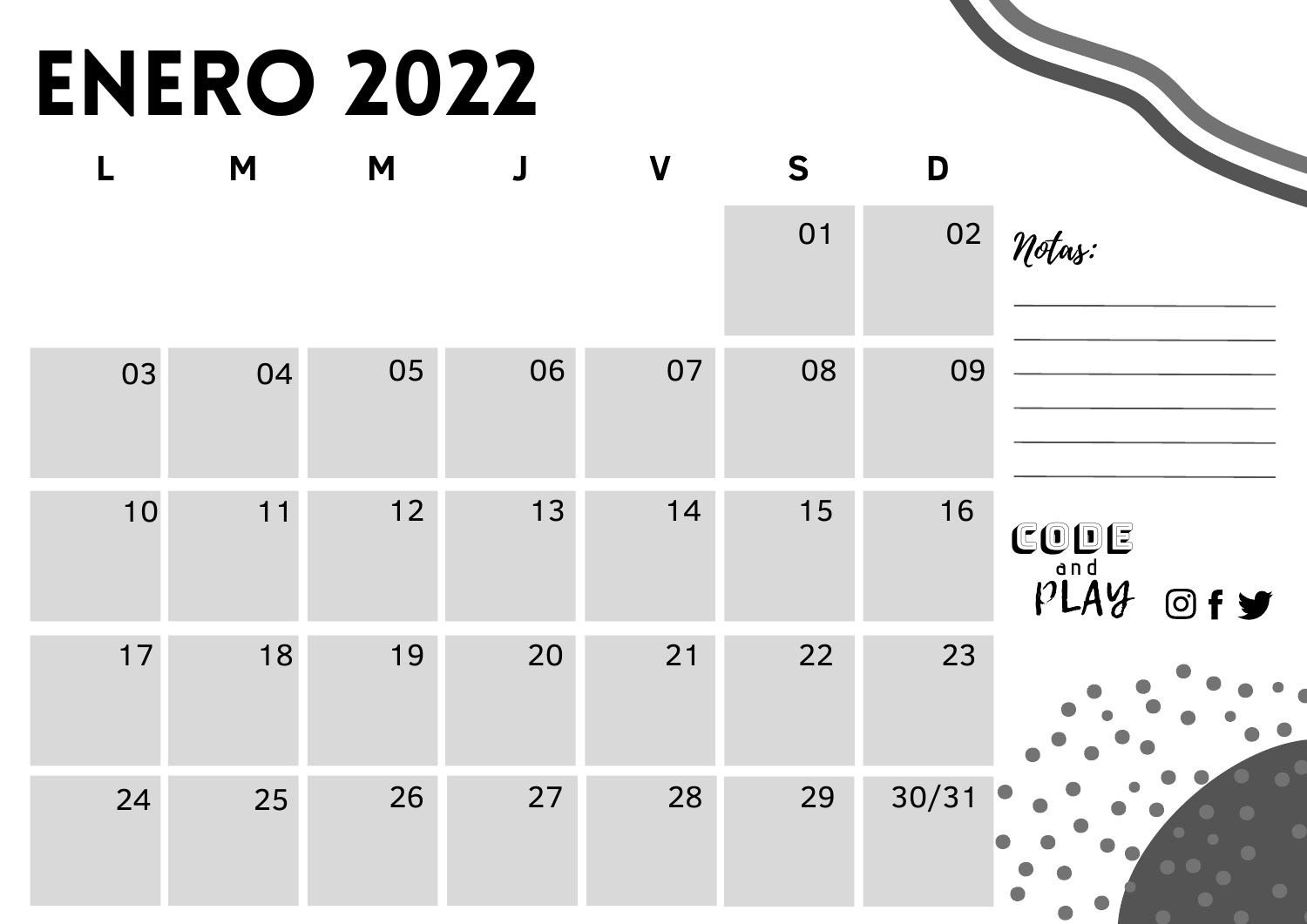# FEBRERO 2022

| L  | M  | M  | $\overline{\mathsf{J}}$ | $\overline{\mathsf{V}}$ | S  | D  |                      |
|----|----|----|-------------------------|-------------------------|----|----|----------------------|
| 31 | 01 | 02 | 03                      | 04                      | 05 | 06 | Notas:               |
| 07 | 08 | 09 | 10                      | 11                      | 12 | 13 |                      |
| 14 | 15 | 16 | $17$                    | 18                      | 19 | 20 | CODE<br>PLAY<br>Of y |
| 21 | 22 | 23 | 24                      | 25                      | 26 | 27 |                      |
| 28 |    |    |                         |                         |    |    |                      |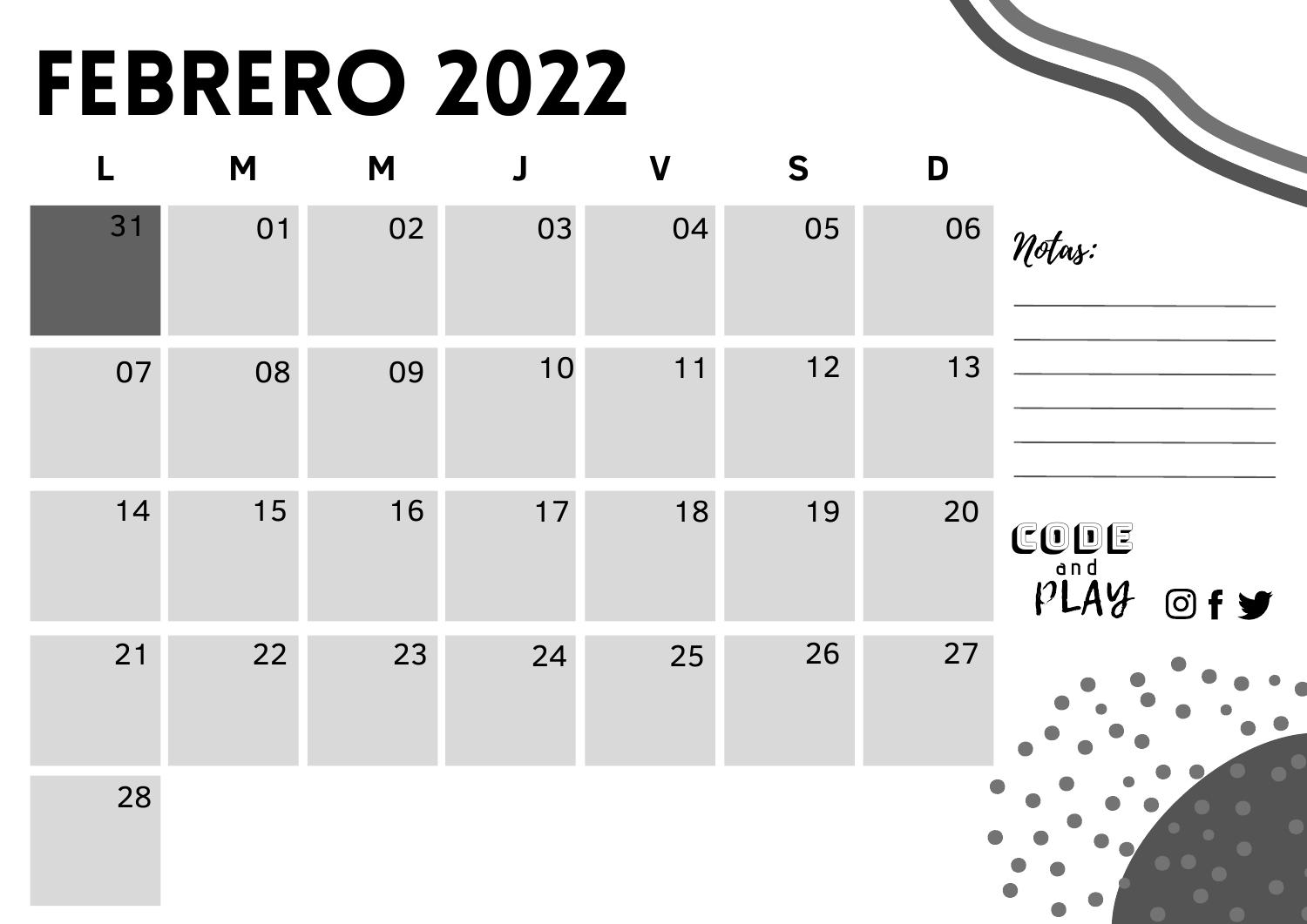# MARZO 2022

|                          |    | <b>MARZO 2022</b> |             |             |    |    |                                        |
|--------------------------|----|-------------------|-------------|-------------|----|----|----------------------------------------|
| $\overline{\phantom{a}}$ | M  | M                 | $\mathsf J$ | $\mathbf V$ | S  | D  |                                        |
|                          | 01 | 02                | 03          | 04          | 05 | 06 | Notas:                                 |
| 07                       | 08 | 09                | 10          | 11          | 12 | 13 |                                        |
| 14                       | 15 | 16                | 17          | 18          | 19 | 20 | CODE<br>$p$ <sup>and</sup> $q$<br>Of y |
| 21                       | 22 | 23                | 24          | 25          | 26 | 27 |                                        |
| 28                       | 29 | 30                | 31          |             |    |    |                                        |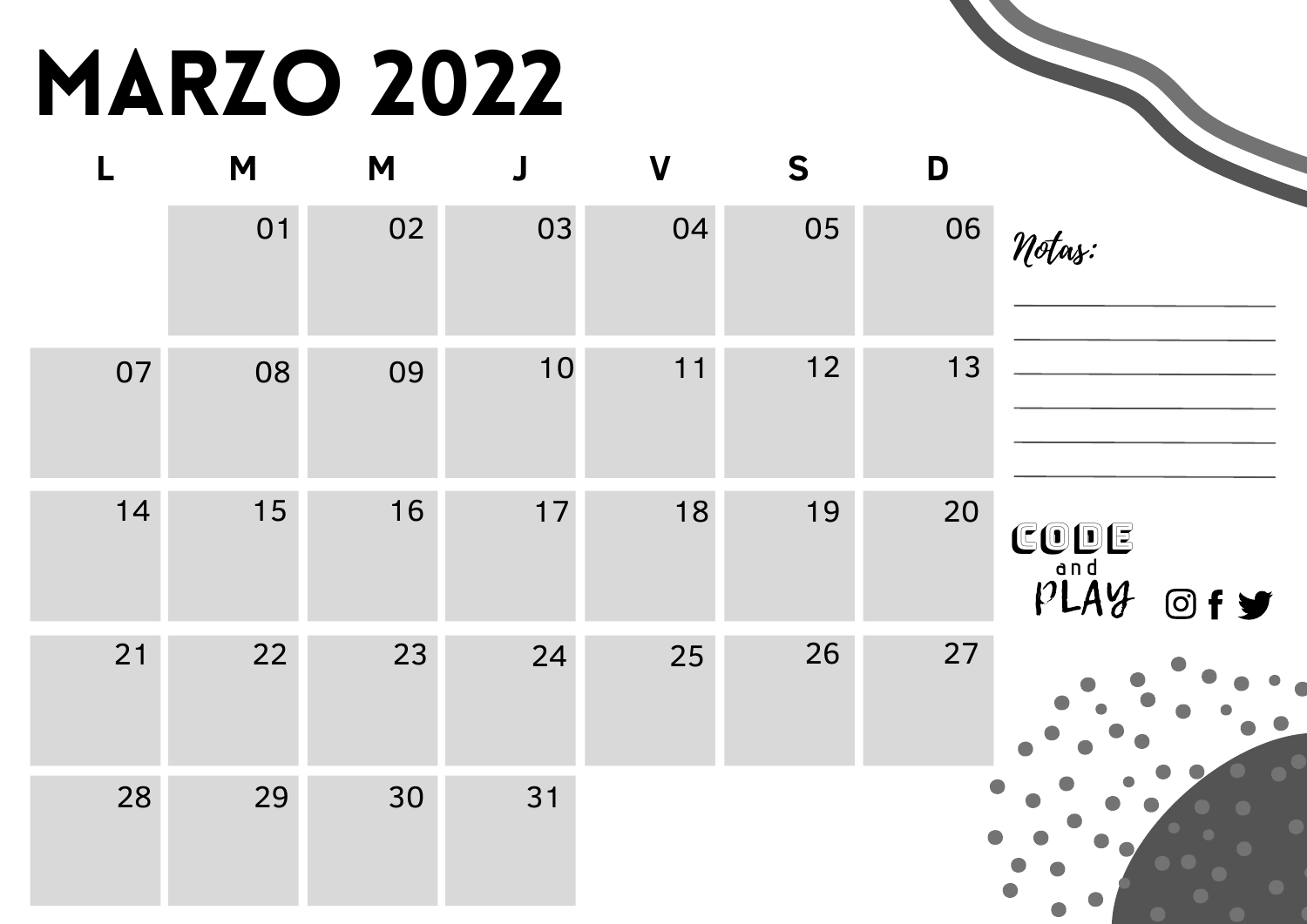# Abril 2022

| L  | M    | M  | $\overline{\mathsf{J}}$ | $\overline{\mathsf{V}}$ | S  | D    |                      |
|----|------|----|-------------------------|-------------------------|----|------|----------------------|
|    |      |    |                         | 01                      | 02 | 03   | Notas:               |
| 04 | 05   | 06 | 07                      | 08                      | 09 | 10   |                      |
| 11 | $12$ | 13 | 14                      | 15                      | 16 | $17$ | CODE<br>PLAY<br>Of y |
| 18 | 19   | 20 | 21                      | 22                      | 23 | 24   |                      |
| 25 | 26   | 27 | 28                      | 29                      | 30 |      |                      |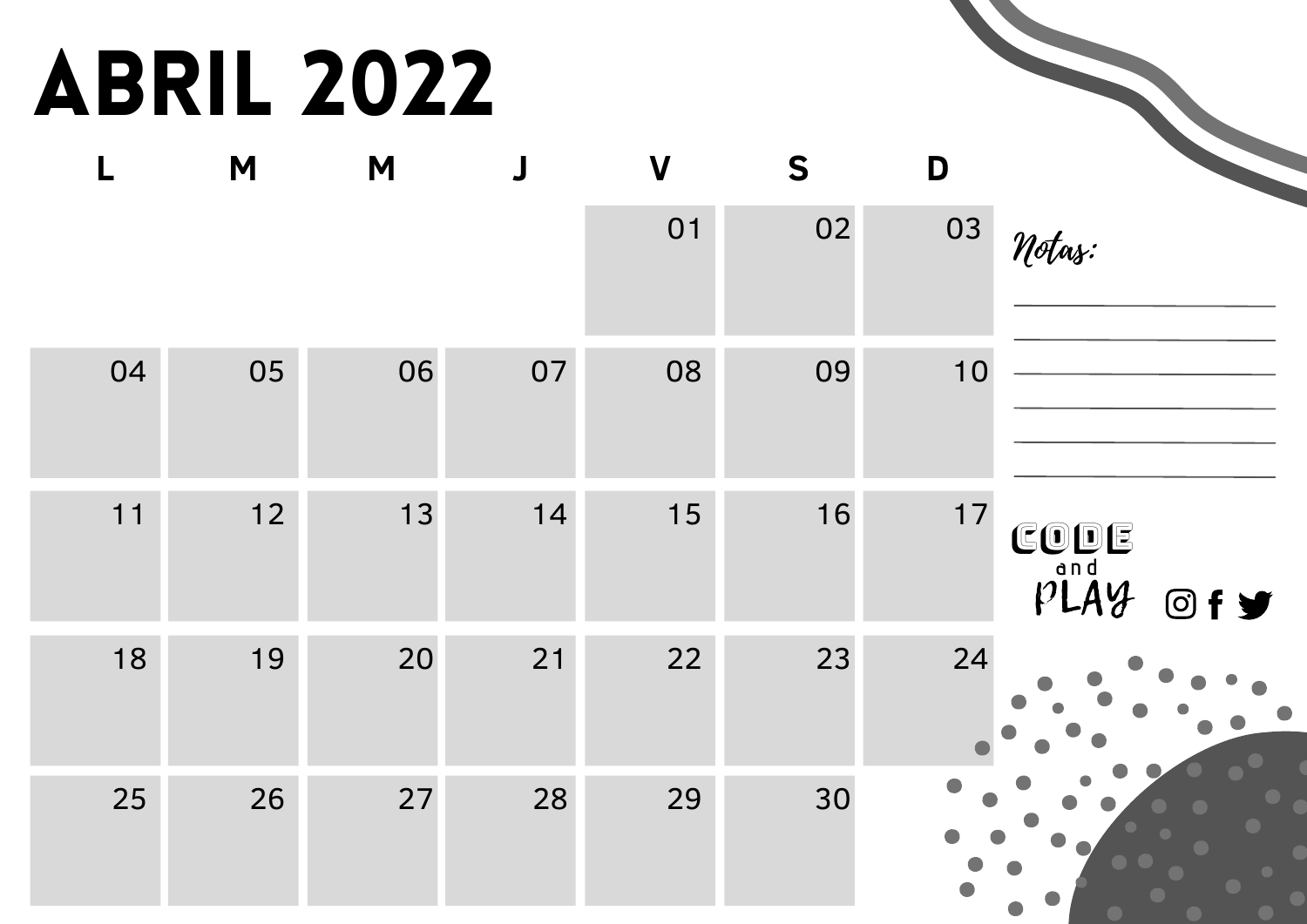# MAYO 2022

| $\blacksquare$ | M    | M  | $\overline{\mathbf{J}}$ | $\overline{\mathsf{V}}$ | S  | D  |
|----------------|------|----|-------------------------|-------------------------|----|----|
|                |      |    |                         |                         |    | 01 |
| 02             | 03   | 04 | 05                      | 06                      | 07 | 08 |
| 09             | 10   | 11 | $12$                    | 13                      | 14 | 15 |
| 16             | $17$ | 18 | 19                      | 20                      | 21 | 22 |
| 23             | 24   | 25 | 26                      | 27                      | 28 | 29 |
| 30             | 31   |    |                         |                         |    |    |

Notas:

CODE

PLAY O

**a n d**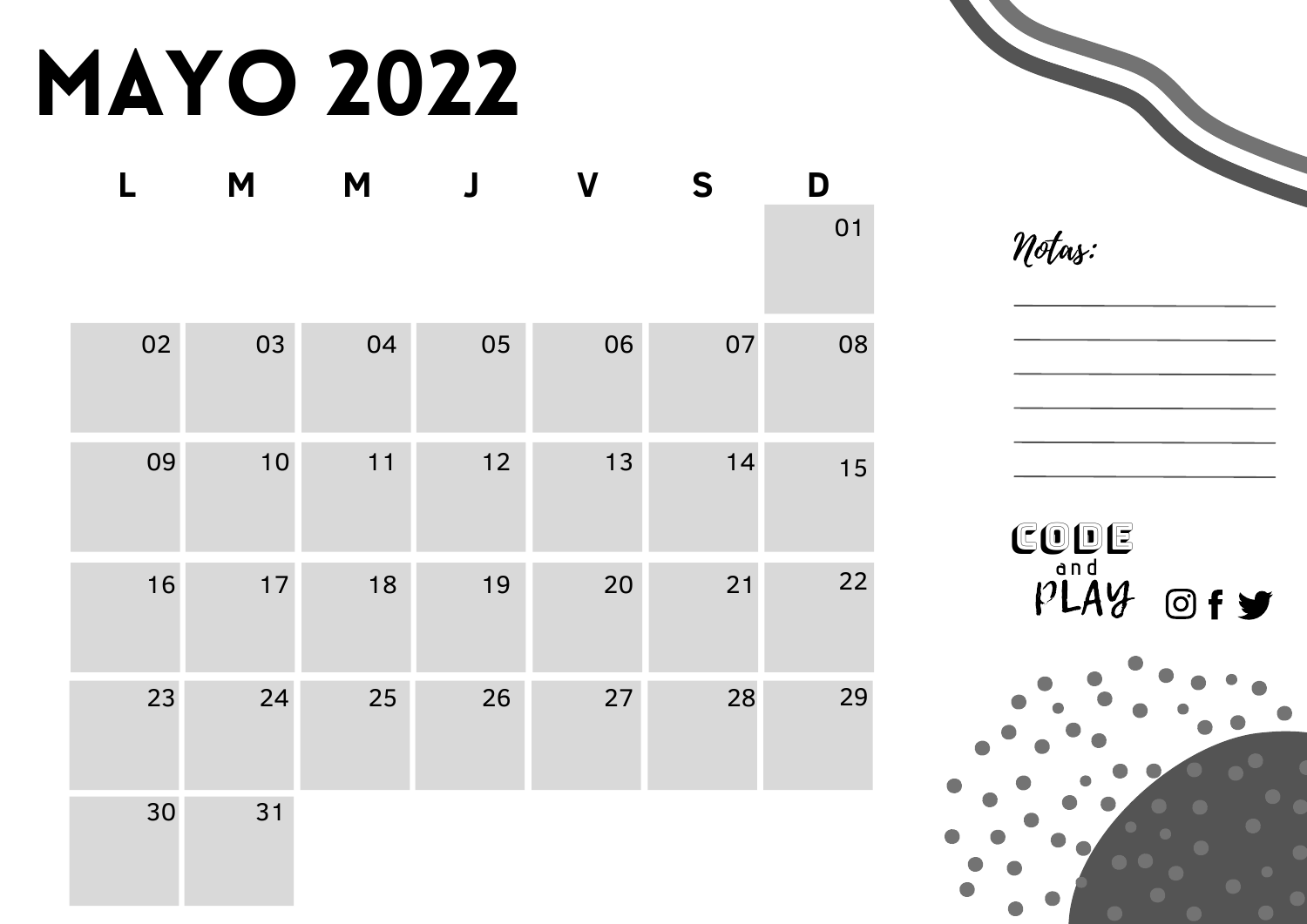# JUNIO 2022

|      |    | <b>JUNIO 2022</b> |                       |                  |    |      |                      |
|------|----|-------------------|-----------------------|------------------|----|------|----------------------|
| L    | M  | M                 | $\mathbf{\mathsf{J}}$ | $\boldsymbol{V}$ | S  | D    |                      |
|      |    | 01                | 02                    | 03               | 04 | 05   | Notas:               |
| 06   | 07 | 08                | 09                    | 10               | 11 | $12$ |                      |
| $13$ | 14 | 15                | 16                    | $17$             | 18 | 19   | CODE<br>PLAY<br>O(f) |
| 20   | 21 | 22                | 23                    | 24               | 25 | 26   |                      |
| 27   | 28 | 29                | 30                    |                  |    |      |                      |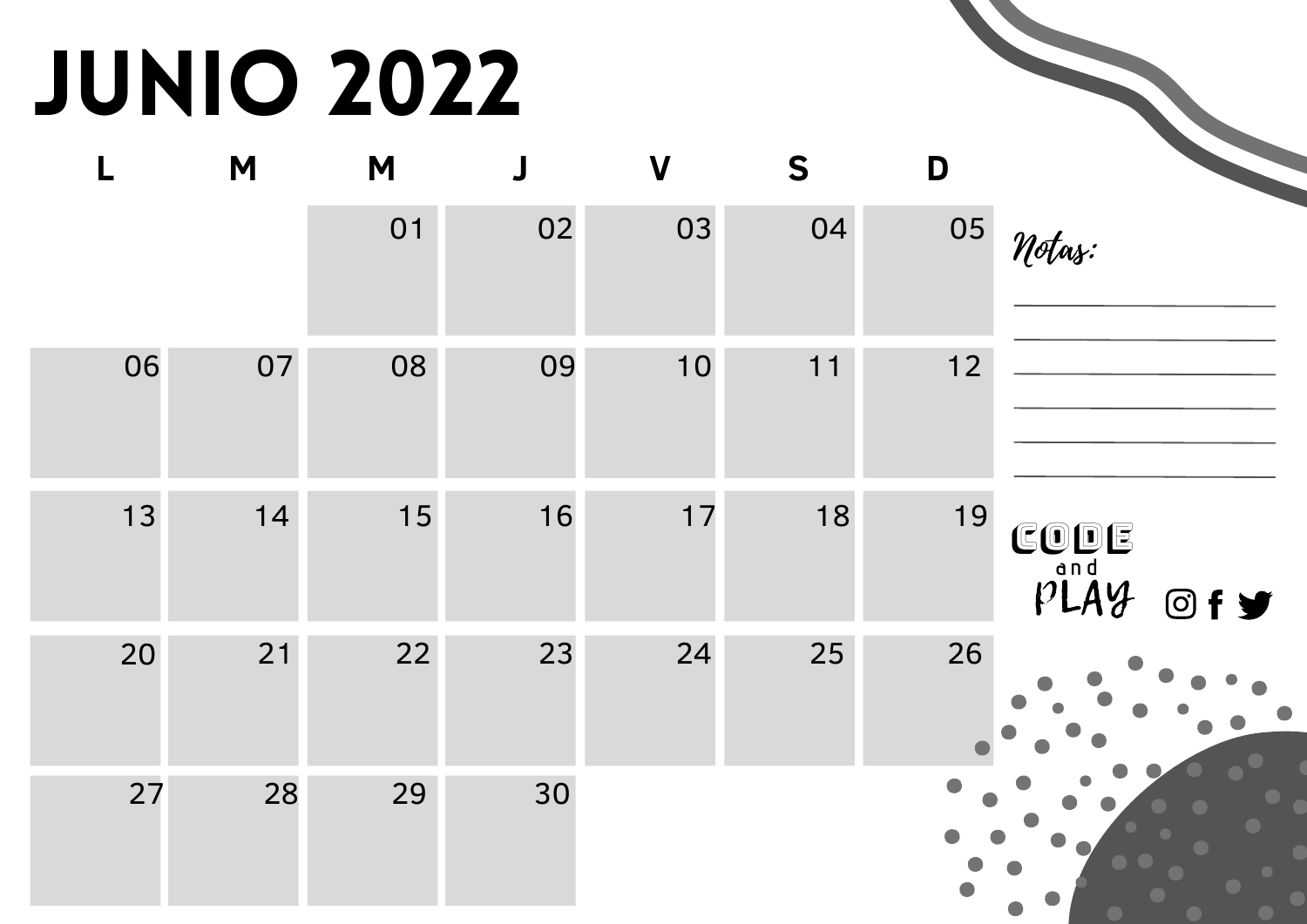# JUlIO 2022

| <b>JULIO 2022</b> |      |    |                                |             |    |    |                                        |
|-------------------|------|----|--------------------------------|-------------|----|----|----------------------------------------|
| L                 | M    | M  | $\begin{array}{c} \end{array}$ | $\mathbf V$ | S  | D  |                                        |
|                   |      |    |                                | 01          | 02 | 03 | Notas:                                 |
| 04                | 05   | 06 | 07                             | 08          | 09 | 10 |                                        |
| 11                | $12$ | 13 | 14                             | 15          | 16 | 17 | CODE<br>$p$ <sup>and</sup> $q$<br>Of y |
| 18                | 19   | 20 | 21                             | 22          | 23 | 24 |                                        |
| 25                | 26   | 27 | 28                             | 29          | 30 | 31 |                                        |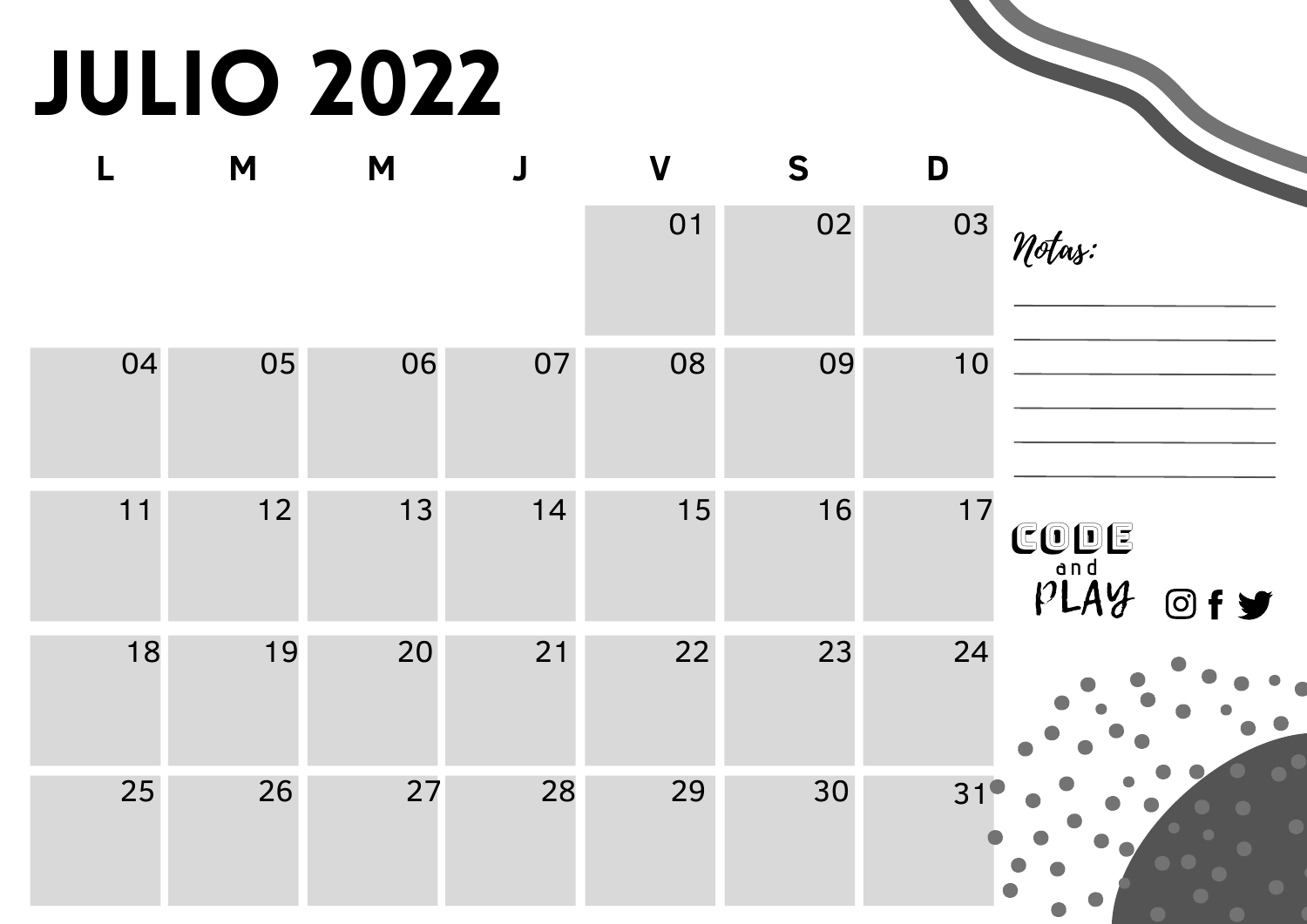# AGOSTO 2022

|    | <b>AGOSTO 2022</b> |    |    |                  |    |    |                                        |
|----|--------------------|----|----|------------------|----|----|----------------------------------------|
| L  | M                  | M  |    | $\boldsymbol{V}$ | S  | D  |                                        |
| 01 | 02                 | 03 | 04 | 05               | 06 | 07 | Notas:                                 |
| 08 | 09                 | 10 | 11 | $12$             | 13 | 14 |                                        |
| 15 | 16                 | 17 | 18 | 19               | 20 | 21 | CODE<br>$p$ <sup>and</sup> $q$<br>Of y |
| 22 | 23                 | 24 | 25 | 26               | 27 | 28 |                                        |
| 29 | 30                 | 31 |    |                  |    |    |                                        |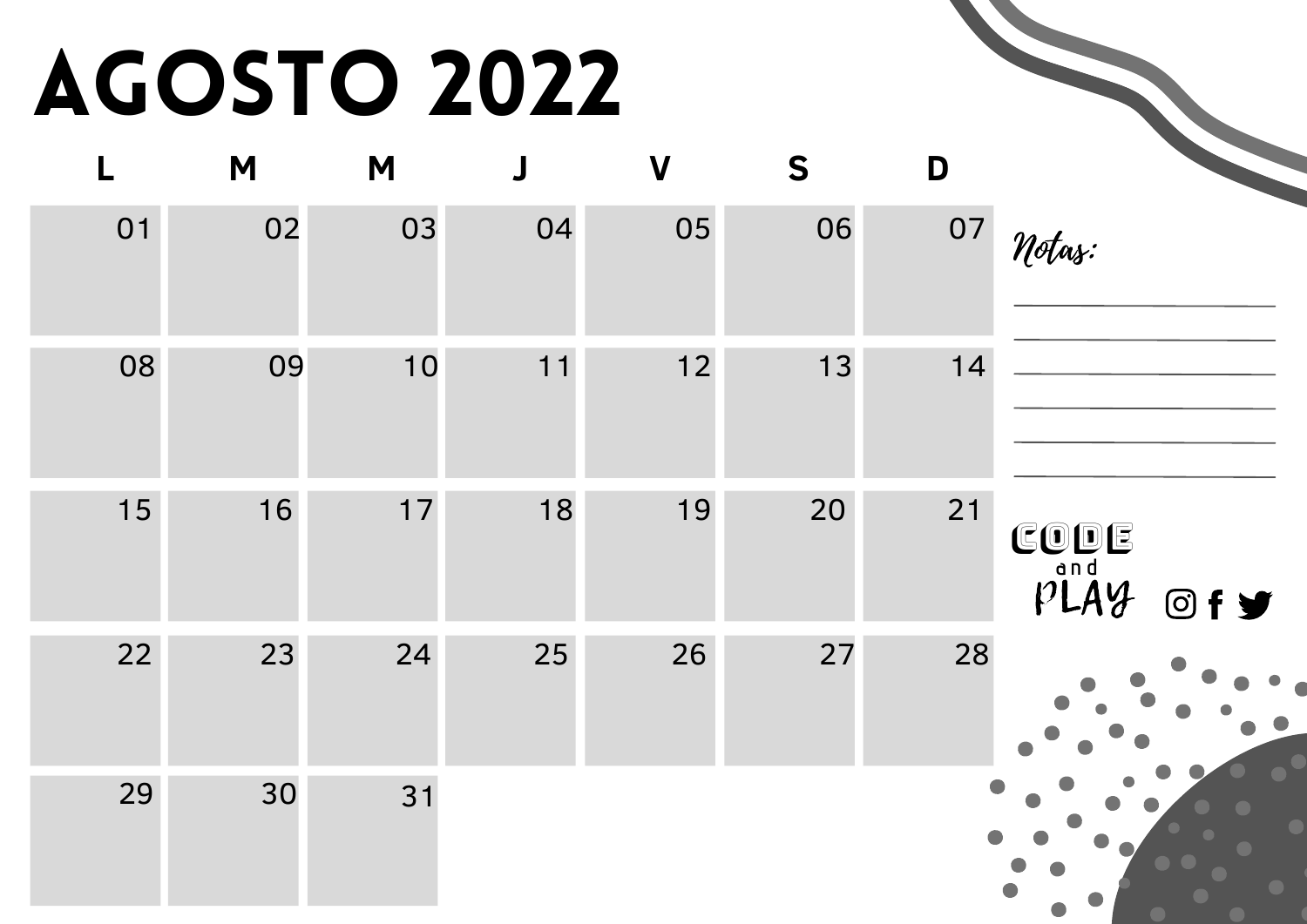# SEPTIEMBRE 2022

|      |    |    |    | <b>SEPTIEMBRE 2022</b> |    |    |                                                            |
|------|----|----|----|------------------------|----|----|------------------------------------------------------------|
| L    | M  | M  |    | $\boldsymbol{V}$       | S  | D  |                                                            |
|      |    |    | 01 | 02                     | 03 | 04 | Notas:                                                     |
| 05   | 06 | 07 | 08 | 09                     | 10 | 11 |                                                            |
| $12$ | 13 | 14 | 15 | 16                     | 17 | 18 | CODE<br>$\overline{p}$ <sup>and</sup> $\overline{q}$<br>@f |
| 19   | 20 | 21 | 22 | 23                     | 24 | 25 |                                                            |
| 26   | 27 | 28 | 29 | 30                     |    |    |                                                            |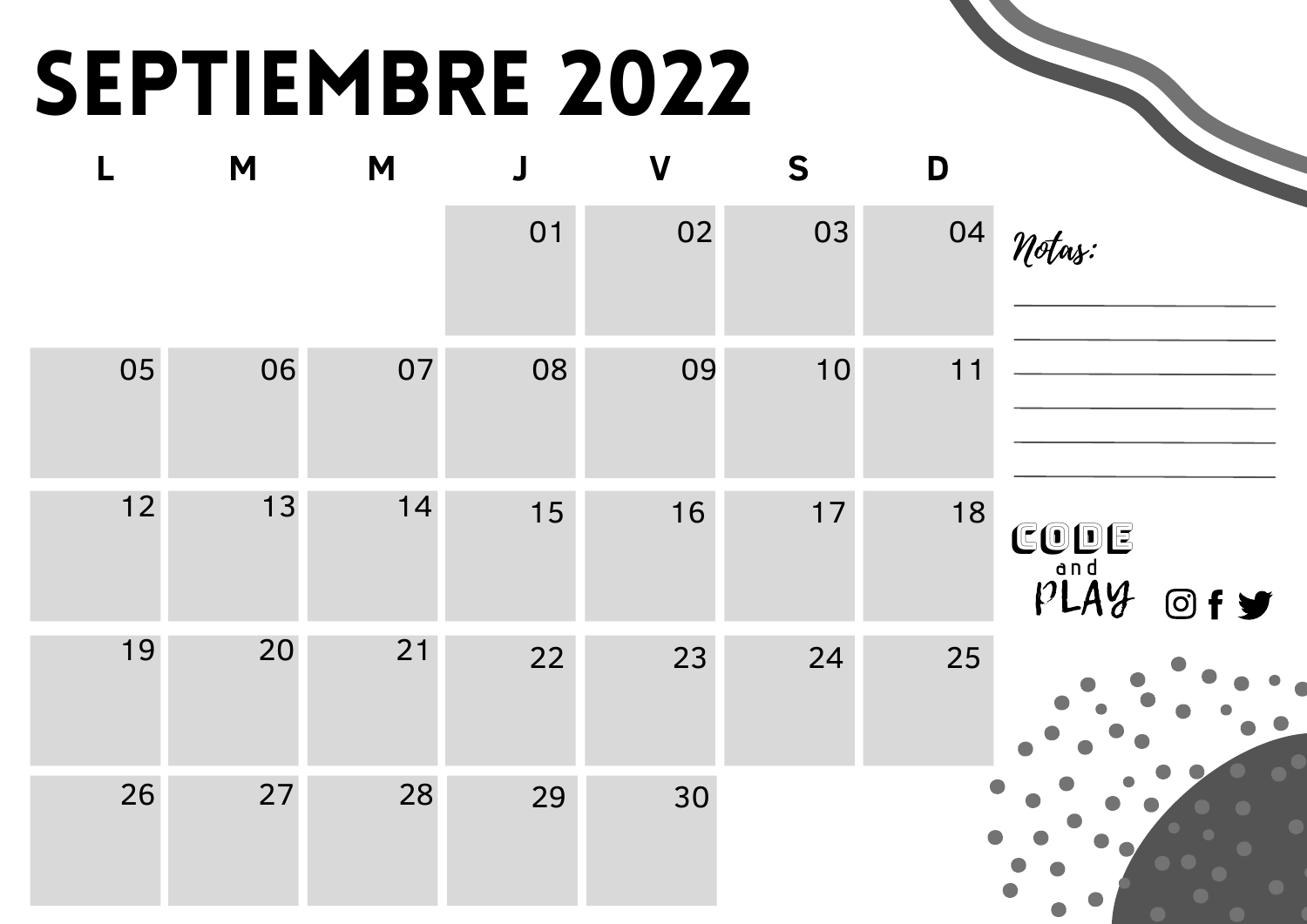### OCTUBRE 2022

|      |    | OCTUBRE 2022 |        |                  |    |       |                                                                                   |
|------|----|--------------|--------|------------------|----|-------|-----------------------------------------------------------------------------------|
| L    | M  | M            | $\int$ | $\boldsymbol{V}$ | S  | D     |                                                                                   |
|      |    |              |        |                  | 01 | 02    | Notas:                                                                            |
| 03   | 04 | 05           | 06     | 07               | 08 | 09    |                                                                                   |
| 10   | 11 | 12           | 13     | 14               | 15 | 16    | CODE<br>$p\overset{\text{and}}{\cancel{P}}\overset{\text{and}}{\cancel{P}}$<br>@f |
| $17$ | 18 | 19           | 20     | 21               | 22 | 23    |                                                                                   |
| 24   | 25 | 26           | 27     | 28               | 29 | 30/31 |                                                                                   |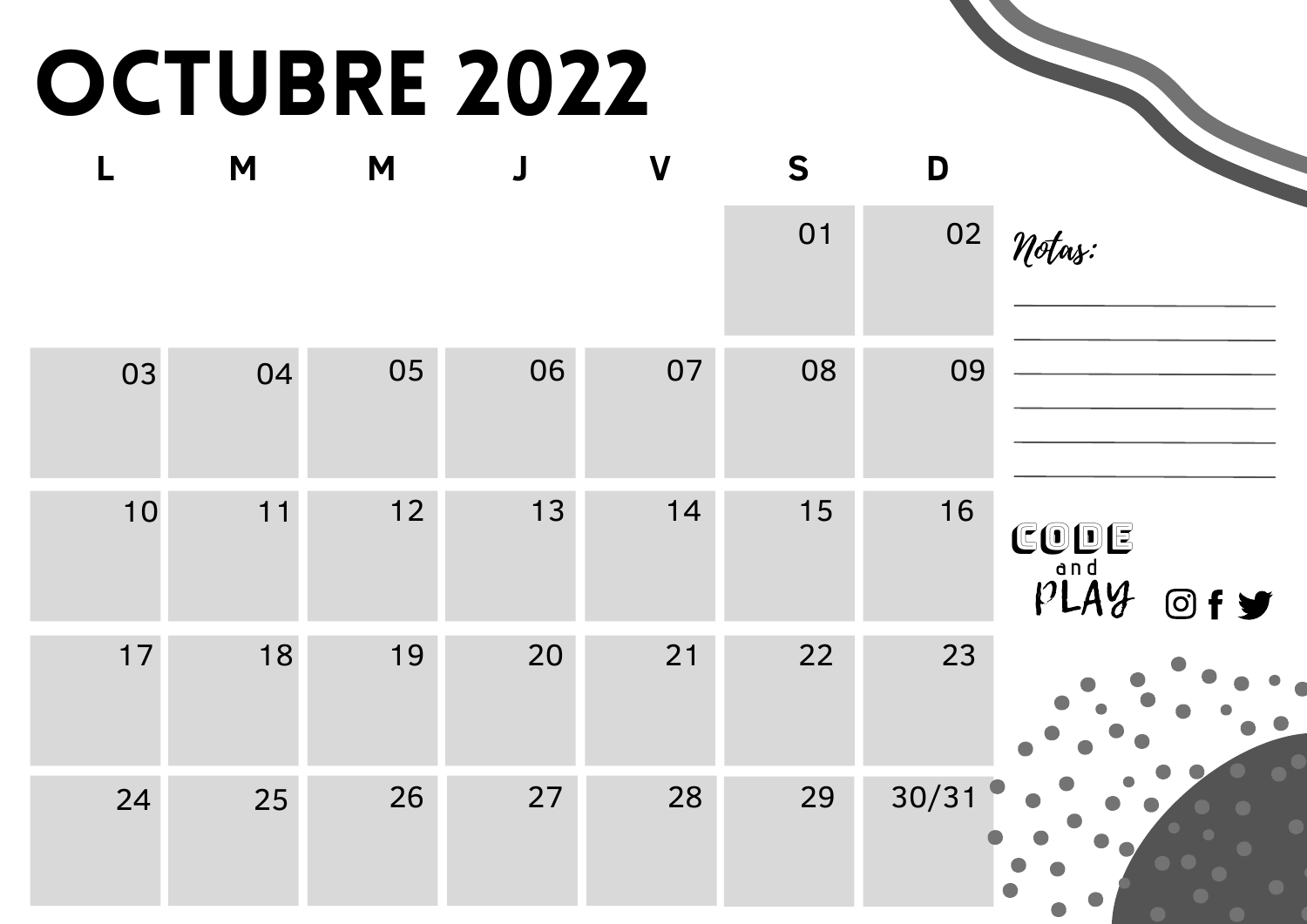# NOVIEMBRE 2022

| L  | M  | M  | $\overline{\mathsf{J}}$ | $\mathbf V$ | S  | D  |                                                       |
|----|----|----|-------------------------|-------------|----|----|-------------------------------------------------------|
| 31 | 01 | 02 | 03                      | 04          | 05 | 06 | Notas:                                                |
| 07 | 08 | 09 | 10                      | 11          | 12 | 13 |                                                       |
| 14 | 15 | 16 | $17$                    | 18          | 19 | 20 | CODE<br>$p\overset{\text{and}}{\cancel{11}}q$<br>Of y |
| 21 | 22 | 23 | 24                      | 25          | 26 | 27 |                                                       |
| 28 | 29 | 30 |                         |             |    |    |                                                       |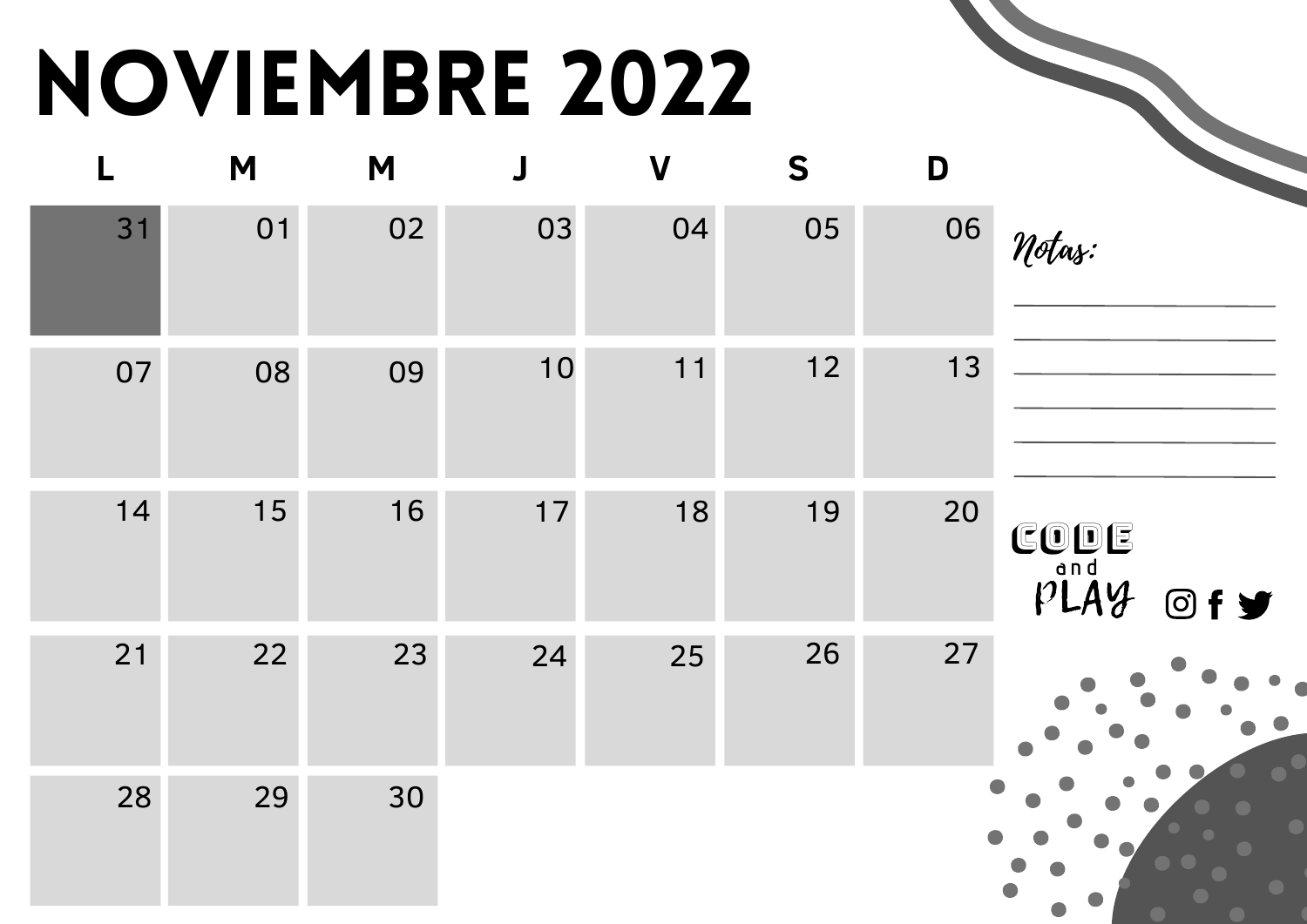### DICIEMBRE 2022

| L    | M  | M  | $\mathbf{J}$ | $\overline{\mathsf{V}}$ | S    | D  |                      |
|------|----|----|--------------|-------------------------|------|----|----------------------|
|      |    |    | 01           | 02                      | 03   | 04 | Notas:               |
| 05   | 06 | 07 | 08           | 09                      | 10   | 11 |                      |
| $12$ | 13 | 14 | 15           | 16                      | $17$ | 18 | CODE<br>PLAY<br>Of y |
| 19   | 20 | 21 | 22           | 23                      | 24   | 25 |                      |
| 26   | 27 | 28 | 29           | 30                      | 31   |    |                      |